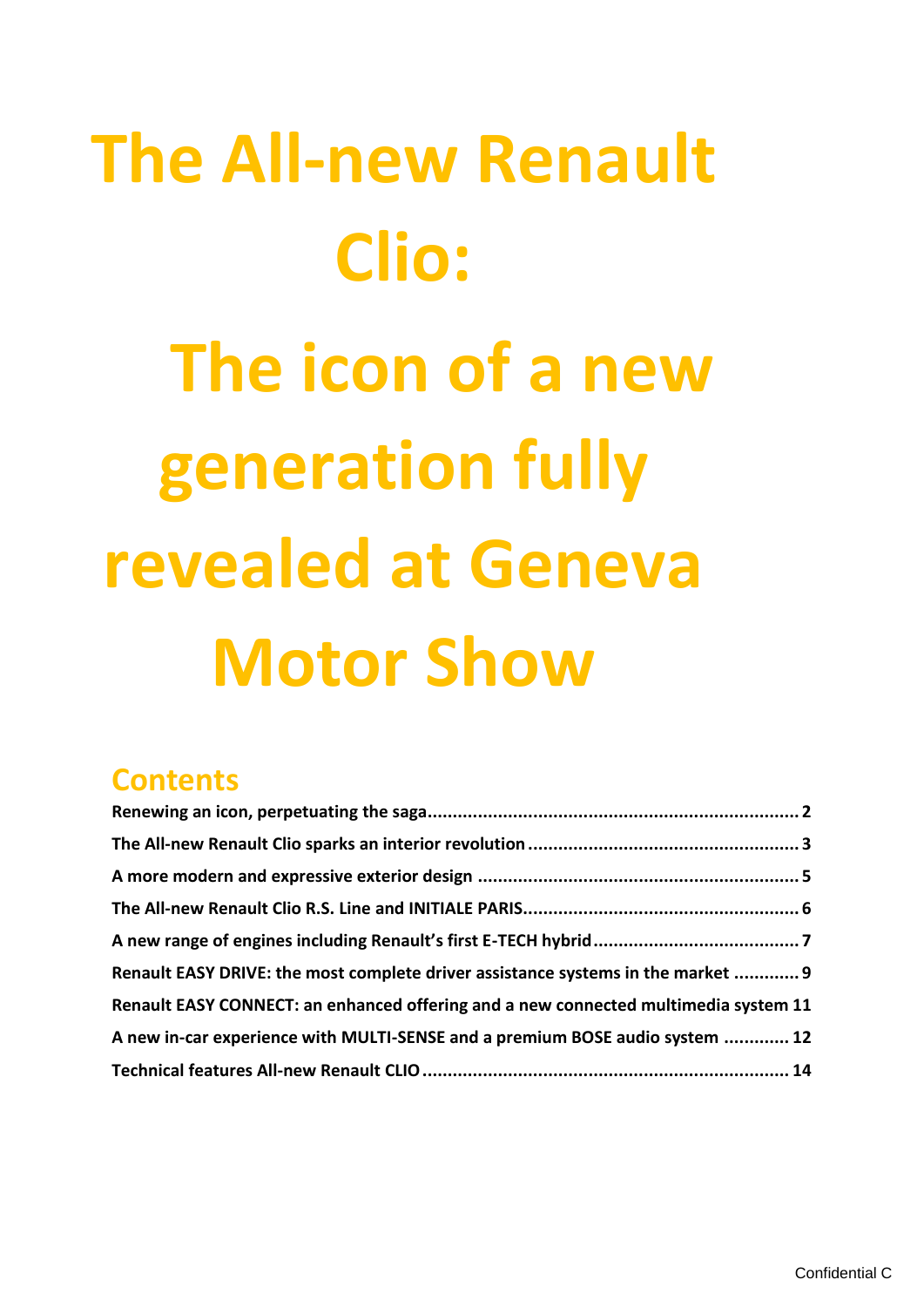# <span id="page-1-0"></span>**Renewing an icon, perpetuating the saga**

Renault is presenting the All-new Clio, the fifth generation of the automotive icon having sold some 15 million units. Launched in 1990 to the Clio has become Groupe Renault's best-selling model worldwide. Clio represents the French population's favorite car more than any other model and has even risen to the top of the B segment in Europe since 2013. In a remarkable sales performance, Clio sales have increased each year between 2012 and 2018.

More modern and athletic, the All-new Clio draws on the DNA responsible for its success for nearly 30 years. It builds on the strengths of each of the four previous generations, opening a new and highly anticipated chapter in an illustrious story.

- From Clio I, it "has all the makings of a great vehicle". Like the model launched in 1990, the All-new Clio features technology found on higher-end vehicles such as Mégane and Espace.
- **From Clio II, it has adopted extremely high standards of spaciousness and comfort.**
- Like Clio III, it ushers in a new era in terms of perceived quality.
- From Clio IV, it inherits a strong design, one that inspired the entire Renault range and became a true trademark.

Designed according to the "Evolution and Revolution" principle, the All-new Clio rewrites the rule book with more mature body styling and an entirely revamped interior. Featuring more sculpted lines and a more assertive front end, The All-new Clio gains in vitality and modernity while remaining instantly recognizable, despite the fact that it comprises 100% new parts. Inside, the revolution is strikingly clear. The completely redesigned interior is inspired by higher-end segments, both in terms of perceived quality and available technology. These strengths benefit all motorists, bringing them greater practicality and ease in use.

*"The fifth-generation Clio is very important for us as it is the best-seller in its segment and the second best-selling car in Europe, all categories combined. The Clio is an icon, and the latest features the very best of the previous generations. The exterior design of Clio IV won over our customers and continues to do so today, so we chose to keep that DNA while bringing modernity and elegance to the new model. The interior has undergone a true revolution, with a considerable improvement in perceived quality, greater sophistication and technology. It is the best Clio ever."*

#### **Laurens van den Acker, Senior Vice President, Corporate Design**

The All-new Clio is the spearhead of Groupe Renault's strategic plan, ["Drive the Future \(2017](https://drivethefuture.groupe.renault.com/en)-2022)". Presented in autumn 2017, the plan has three key objectives:

- Electric: by the end of the plan, Groupe Renault will offer 12 electrified models in its range. The All-new Clio will be the first with its E-Tech hybrid engine based on technology developed by Renault.
- Connected: also by the end of the plan, the company is targeting 100% connected vehicles in its key markets. The All-new Clio perfectly illustrates this momentum with its new connected multimedia system developed by Renault-Nissan-Mitsubishi.
- Autonomous: by the end of the plan, Groupe Renault will market 15 models equipped with autonomous driving technology. The All-new Clio will be a pioneer in this respect by making the driver assistance systems leading to autonomous driving widely available on a city car.

The All-new Clio is central to the strategy aimed at strengthening synergies in the Alliance. This strategy notably hinges on the development of shared technologies and the use of new platforms, such as the CMF-B platform that the All-new Clio is the first to be built on and its new electrical and electronic architecture. The platform can thus integrate the latest technologies to respond to new market requirements.

The pioneer of a new generation of Renault models, the All-new Clio is also available in a new R.S. Line version, inspired directly by Renault Sport, and with the "INITIALE PARIS" signature, the latter having taken a new design direction.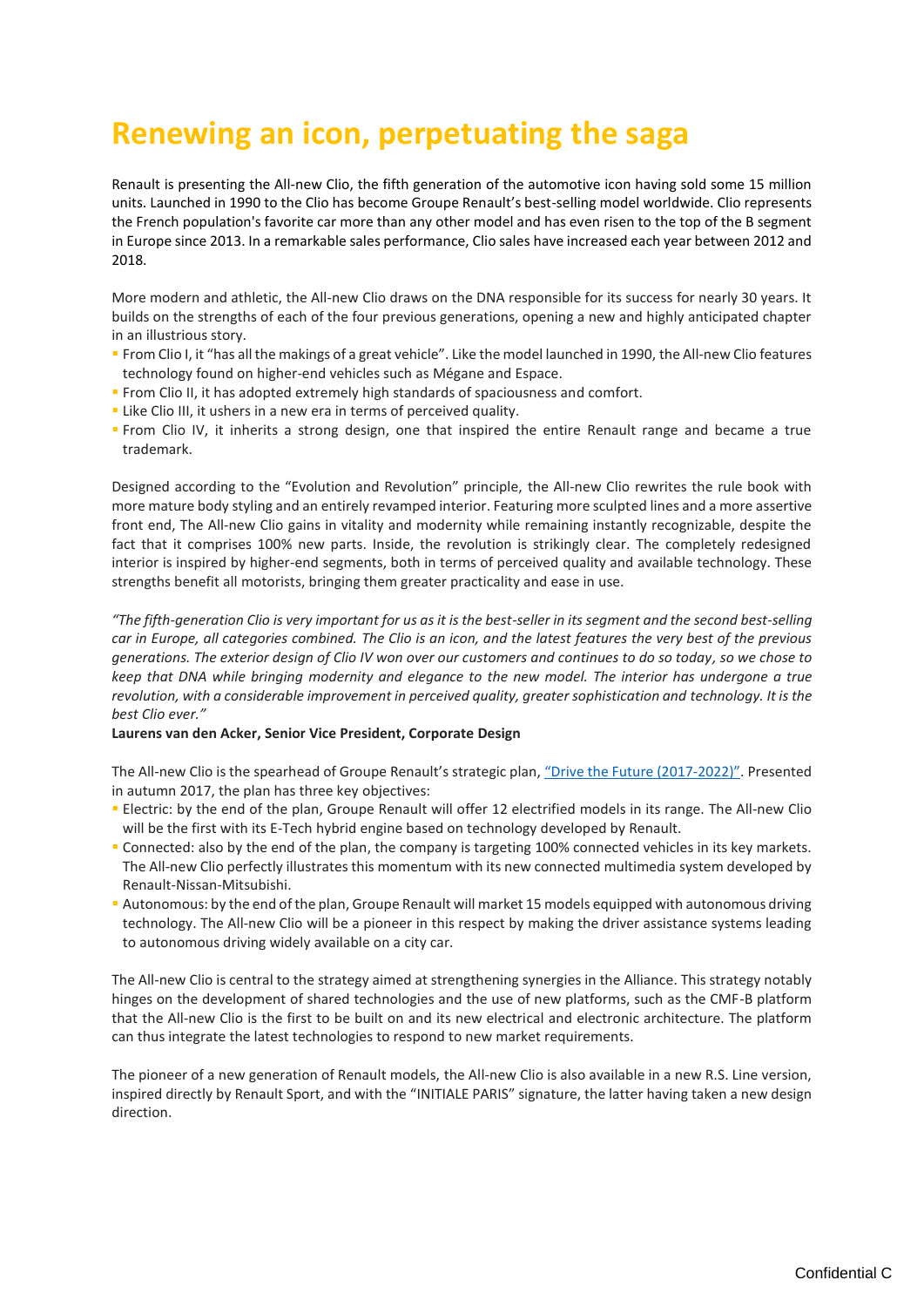# <span id="page-2-0"></span>**The All-new Renault Clio sparks an interior revolution**

# **Introduction**

It takes just an instant to notice. Perceived quality and driving station ergonomics were set as priorities for the All-new Clio interior design teams. The cabin takes on a new dimension in perceived quality with high-end materials, a soft coating on the dashboard, door panels and central console surround, and meticulously finished furnishings. Featuring a more compact design to free up space and integrating more in-car technologies, the All-new Clio's all-new "Smart Cockpit" is driver-focused. The wave-like shape underlines the impression of width. Equipped with the widest screens in the segment, it provides resolutely modern ergonomics for a more immersive driving experience. The All-new Clio also makes innovations unique to the segment broadly accessible, among them an electric parking brake, which is particularly useful in city driving.

#### **Multimedia screen**

A key component of the Smart Cockpit, the 9.3-inch multimedia screen (twice as large as the 7-inch version) is the biggest ever on a Renault model. The vertical and subtly curved tablet, inspired by that on Espace, visually enlarges the dashboard, lends the cabin a more contemporary feel and improves screen visibility. Turned towards the driver, the screen, with its new Renault EASY LINK connected system, comprises all the multimedia, navigation and infotainment features as well as the MULTI-SENSE settings, all of them remarkably simple to use.

#### **Digital meter**

For the first time, the All-new Clio is equipped with a digital screen replacing the traditional analog display. The technology has been adopted directly from higher-end segments. Measuring 7 to 10 inches, the TFT screen can be used to customize the driving experience in a highly intuitive manner. The 10-inch version will include GPS navigation in the display. With its two, 9.3-inch and 10-inch screens, the All-new Clio boasts the largest screens in its category.

#### **Dashboard**

Particular attention was paid to the quality of the All-new Clio's entirely redesigned dashboard. It is divided into three parts: a top panel with a foamed coating, a coated and customizable central panel, and a lower area housing functional components such as the glove box. The dashboard's wave-like shape lends extra visual width to the cockpit. This impression is further heightened by the horizontal forms of the central and side air vents. Below the central screen, meticulous attention was paid to ergonomics, with "piano" buttons and direct-access air conditioning controls for easier use by drivers.

#### **Steering wheel**

The new, more elegant steering wheel has a more compact design through the use of a more compact airbag than on the previous model, improving dashboard visibility for the driver. Equipped with a thumb rest and a broader hoop, the new wheel is also a pleasure to hold. It is fitted with new, more comprehensive and back-lit controls and contributes to the improvement in perceived quality with its satin chrome finish.

#### **Central console**

The central console is also a key component of the All-new Clio's Smart Cockpit. Positioned higher for enhanced ergonomics, it is home to a shorter gear lever offering a natural and comfortable grip. The coated central console can be customized depending on the interior design scheme and features special lighting on its outer edge. The eminently practical storage compartments built in to the lower part of the console make life easier for passengers, including a wireless smartphone charging area.

#### **Seats**

The seats on the All-new Clio are generally seen in higher-end models. They provide better support through a longer seat base and a more enveloping shape. Their semi-soft shell significantly improves knee space for rear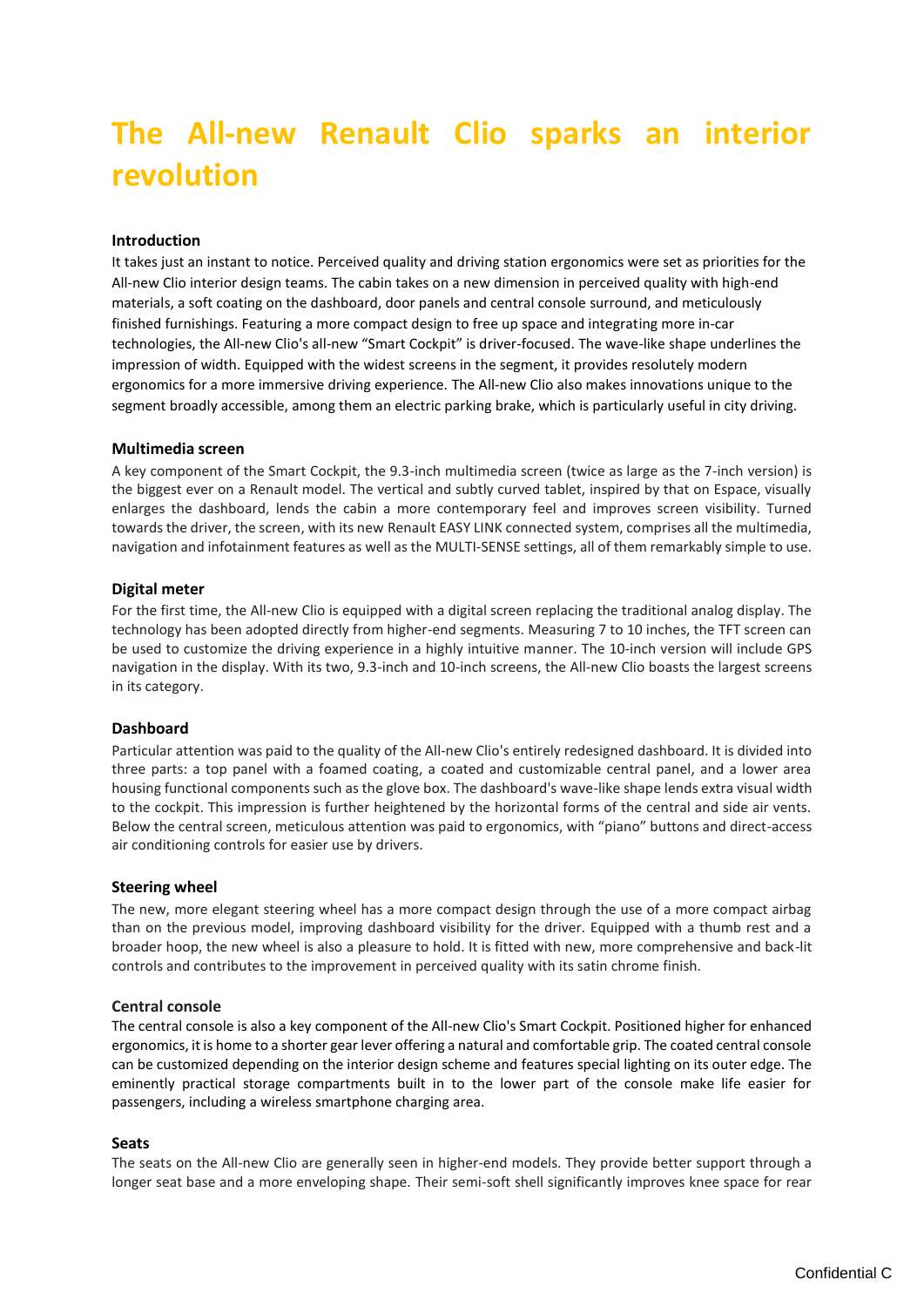passengers when their new, thinner comma-shaped headrests improve rear visibility and bring back-seat passengers a greater sense of spaciousness. Particular care has been taken in the choice of materials, as in the case of the dashboard. As such, these contribute to the improvement in perceived quality on board. The seats are also more ergonomic and easier to use thanks to more accessible controls.

# **Door panels**

The door panels on the All-new Clio are also available in soft materials unique to the segment. The coated panels boast large inserts enlivened, like the arm rests, by a range of available design schemes. The inserts are also equipped with a soft, indirect and diffuse light ambience.

# **Customization**

Each New Clio owner can create a car in their own image with a range of customization packs, deciding on the appearance of the central console, dashboard, door panels, steering wheel and arm rests. Customers can choose between no fewer than eight interior design schemes and benefit from an innovative customization offering with special colors for the line formed by the air vents spanning the entire width of the dashboard. The All-new Clio is also available with ambient lighting in eight different colors.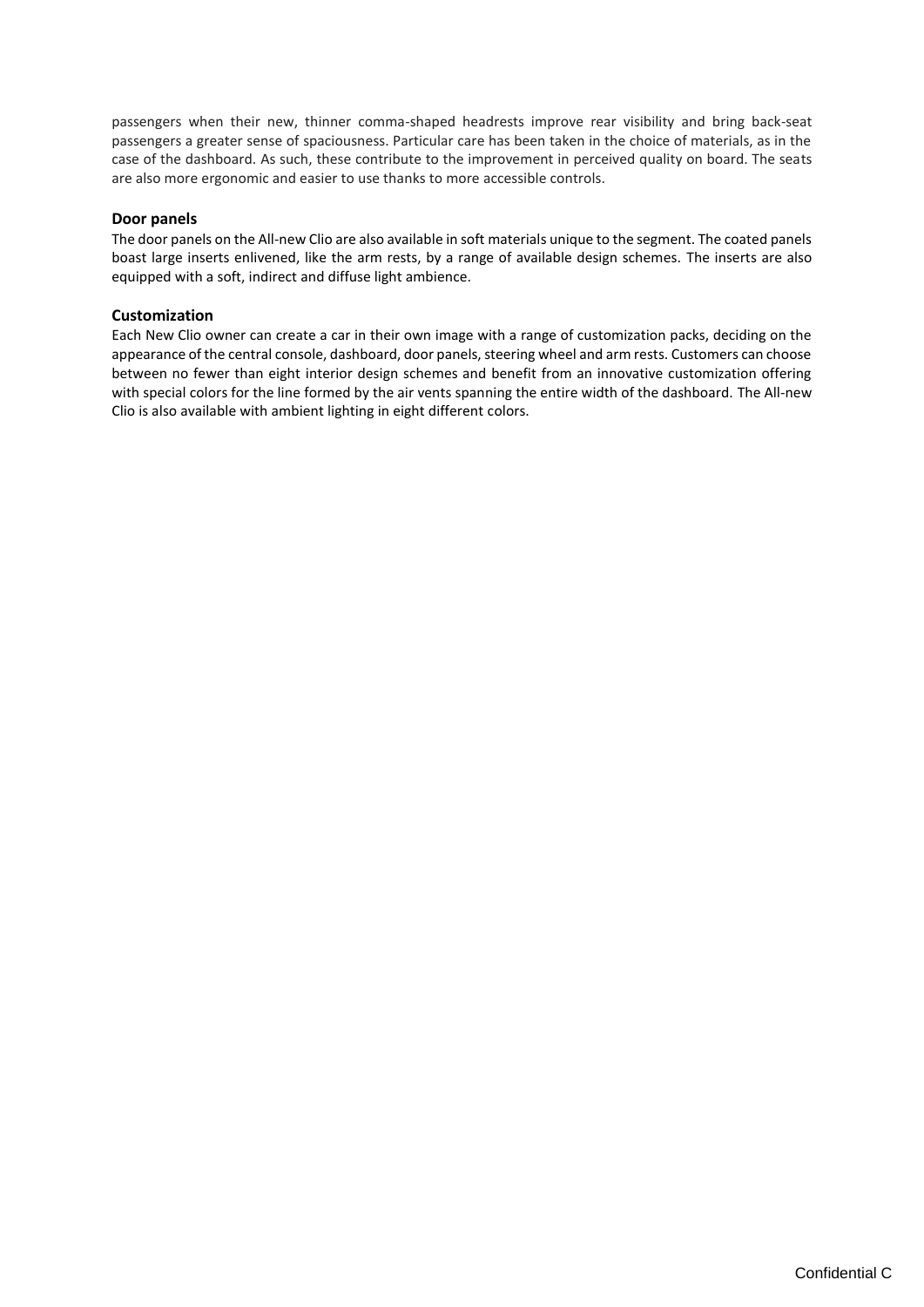# <span id="page-4-0"></span>**A more modern and expressive exterior design**

### **Introduction**

More elegant and dynamic from all angles, the All-new Clio inherits the sensual shapes of the previous generation. The new model gains in expressiveness while keeping its sleek profile. At the front, the hood incorporates ribs for a sculpted effect. The grille is bigger and the front bumper is more pronounced with a very expressive central air scoop that promotes good engine cooling. In terms of size, the All-new Clio is 12 mm shorter (length 4050mm, width 1798mm) but more spacious inside. The body (height 1440mm) has been lowered from 8mm to 48mm at the end of the spoiler for better aerodynamics and extra athleticism. The 17 inch wheels (depending on the version) enhance the new model's dynamic look. Details such as the shark fin antenna, the 100% LED lights, the flush tailgate and the chrome-plated side-window surrounds serve to modernize the exterior and improve perceived quality.

#### **Body paint**

The All-new Clio is available in several new body colors including Valencia Orange as well as Vison Brown and Celadon Blue. Embodying the All-new Clio's vitality, the new Valencia Orange tone offers unprecedented depth and radiance thanks to a specific orange colored varnish treatment making its first appearance in the automotive industry. In all, the All-new Clio is available in 11 body colors and with three exterior customization packs (red, orange and black).

#### **Air deflectors**

The All-new Clio is the first to be fitted with air deflectors on the front wheel arches. The deflectors serve to limit friction and boost aerodynamics, thereby reducing fuel consumption. As a bonus, they lend a dynamic and sporty air to the design of the All-new Clio.

#### **Headlights**

The headlights on the All-new Clio, now 100% LED from the first trim level, are equipped with the C-Shape light signature that characterizes Renault models. They lend the All-new Clio a more expressive look, underscored by the diamond motif topping the light and adding extra elegance.

#### **Trunk**

The trunk architecture has been optimized to make its shape as cubic as possible. The premium BOSE audio system has been fully integrated and therefore does not encroach on trunk volume, which has been increased to 391 liters (plus 26 liters of interior storage spaces), making it the largest in the category. The double floor simplifies everyday loading, while the rear seats fold down to provide a flat floor.

#### **Rear lights**

As with the headlights, the more expressive rear lights feature a new C-Shape light signature with a particularly strong effect of depth. A third, longer and thinner brake light is fitted on the top of the rear window.

#### **Sides**

The sleek profile of the previous generation, symbolized by the window-mounted rear door handles, has been improved through a number of aesthetic choices. These include chrome-plated window surrounds, gloss black window pillars and rear handles, lower side panels hollowed out of the sheet metal, and the chrome-plated CLIO signature. The care and detail paid to the body sides also boost the perceived quality of the exterior.

#### **Rear end**

The rear comprises chrome-plated lines as seen on the sides. The design of the trunk, and in particular the flush fit between tailgate and bumper, was reworked for extra perceived quality. Lights overflowing on the tailgate give a wider width to the rear of New Clio.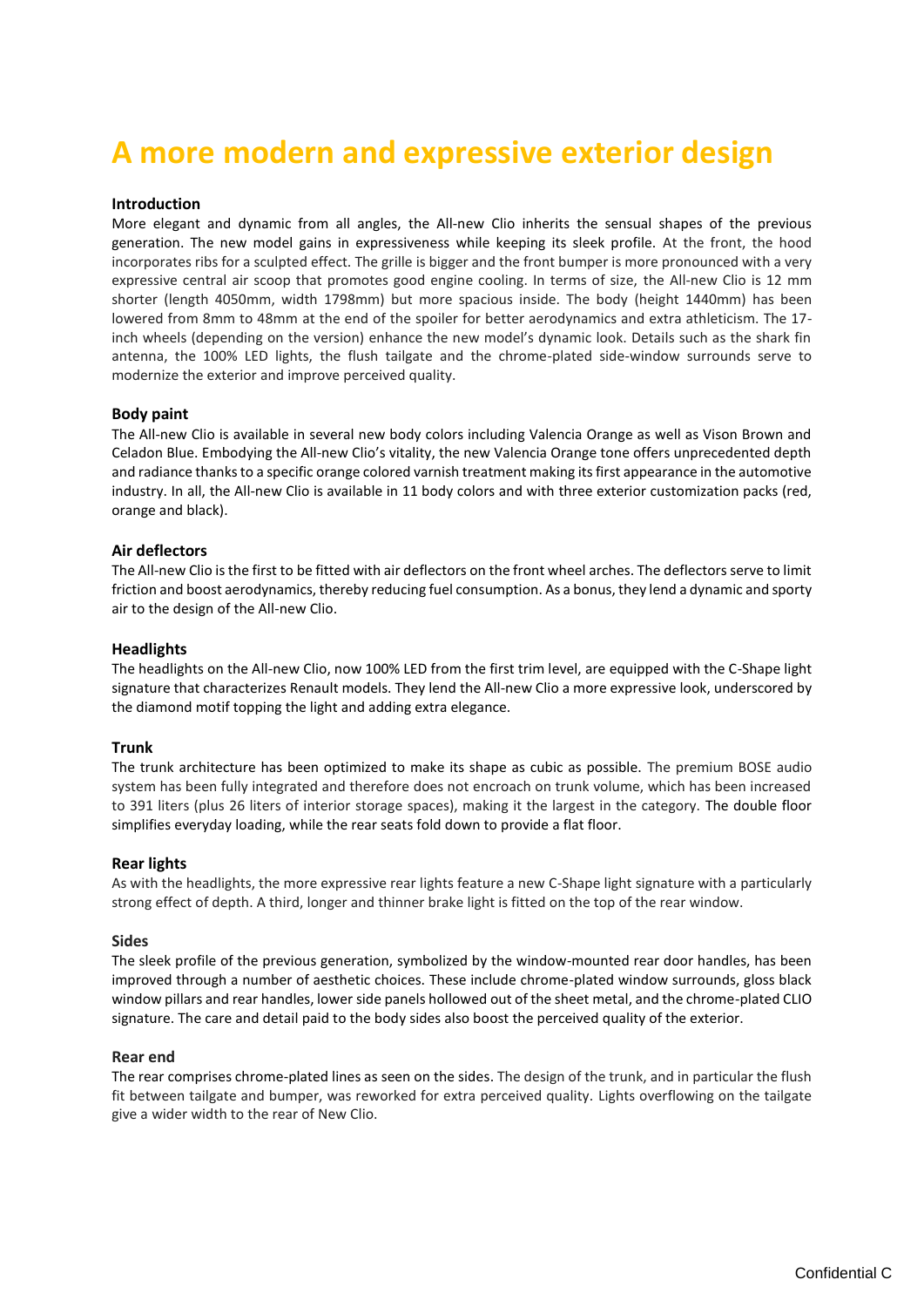# <span id="page-5-0"></span>**The All-new Renault Clio R.S. Line and INITIALE PARIS**

# **A new label inspired by Renault Sport**

Renault Sport is introducing its R.S. Line label on the All-new Clio, gradually replacing the current GT-Line. GT-Line was a pioneer in sporty look packs and has bolstered the Renault Sport range strategy in all markets since 2010. With upgraded and richer content, R.S. Line is more than a mere name change.

R.S. Line provides more athletic exterior lines and interior design in response to the expectations of customers, who are increasingly looking for extra differentiation through dynamic styling.

R.S. Line also has stronger kinship with the high-performance R.S. label, the two letters being synonymous with authentic sports driving. The new label boasts all the key exterior and interior design cues of Renault Sport. Outside, the All-new Clio R.S. Line is fitted with the F1 blade, an emblematic design component of R.S. models. It also stands apart with its honeycomb grille, special 17-inch wheel rims and more athletic rear end. The interior is home to other distinctive R.S. Line items including sports seats with reinforced support, carbonstyle inserts, a perforated leather steering wheel with the double R.S. diamond, an aluminum pedal set, and a black atmosphere punctuated by red topstitching and edging.

The R.S. Line brings the All-new Clio more sporty attributes so that customers can more fully experience the brand's motorsport heritage, which remains very much alive today, from Formula 1 to customer competition.

# **The INITIALE PARIS signature gains a fresh look on All-new Renault Clio.**

Available on numerous models in the Renault range (Captur, Scénic, Talisman, Koleos and Espace), the INITIALE PARIS signature is back on the All-new Clio with an entirely new design approach bringing motorists the very best in Renault know-how.

Outside, the All-new Clio INITIALE PARIS stands out through pure and extremely elegant styling. Chrome detailing adorns the window surrounds, lower door protectors and grille. The latter sports an INITIALE PARIS badge, as does the front wing. The distinctive styling is boosted by the shark fin antenna and special INITIALE PARIS 17 inch wheels.

Inside, the All-new Clio INITIALE PARIS is available with two color schemes: Black and Sand Grey. Reserved exclusively for this version, the leather seats with their specific design are distinguished by their meticulous workmanship. They combine quilted leather with diamond-shaped seams on the top of the backrest, perforated leather on the side support areas, topstitching and Cognac piping. The cabin is also home to a special foamed leather steering wheel.

The All-new Clio perpetuates the illustrious story of stylish and exceptional Clio models initiated in 1991 by Clio Baccara with an even more elegant and meticulous INITIALE PARIS signature, bringing motorists a unique onboard atmosphere.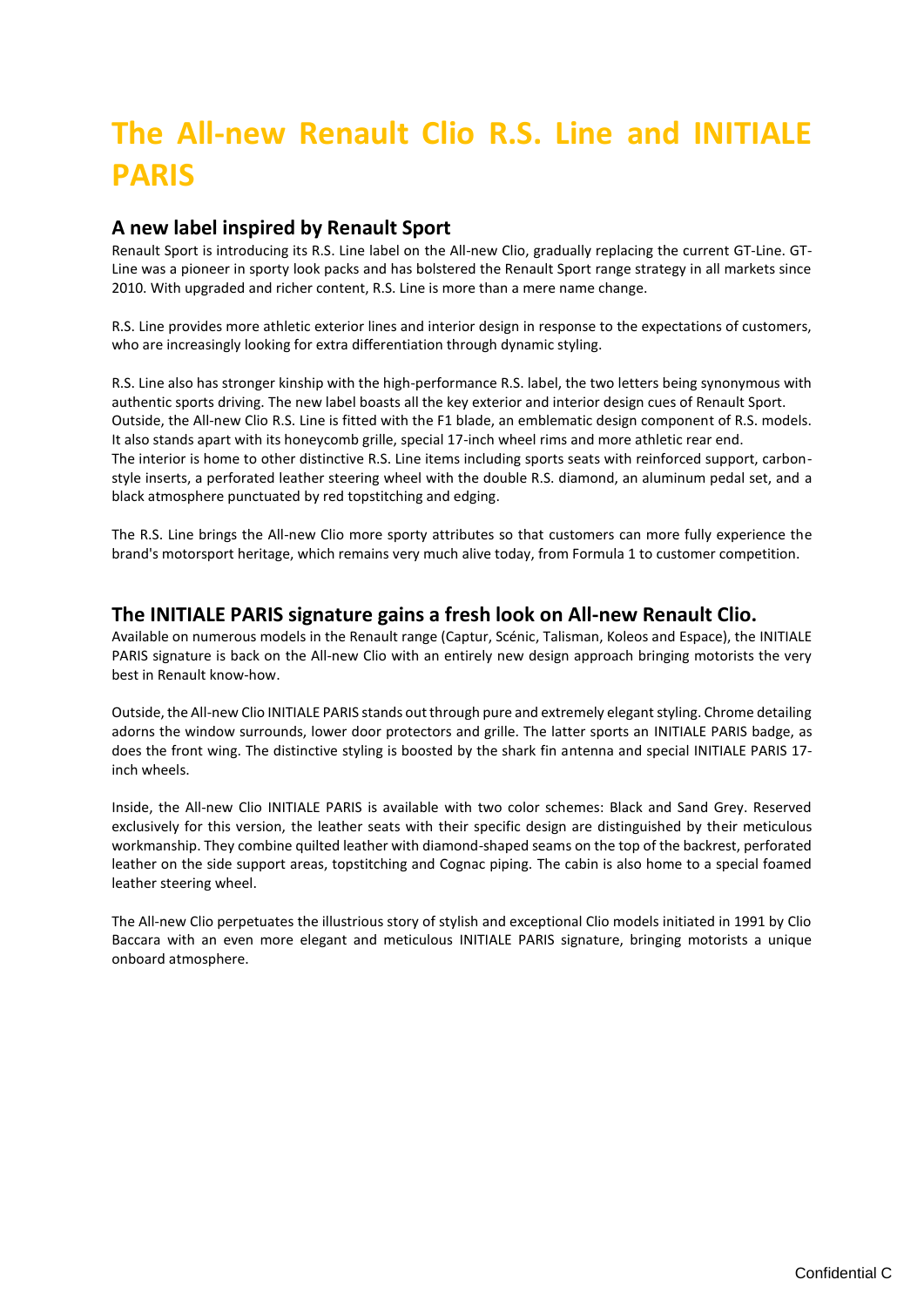# <span id="page-6-0"></span>**A new range of engines including Renault's first E-TECH hybrid**

New Clio is available with a broad selection of petrol engines – all of them new to the range – and diesel engines, with power ranging from 65 hp all the way to 130 hp. The engines feature leading-edge technologies compliant with the most recent standards and boast some of the lowest fuel consumption and emissions figures in the segment.

In addition, and in a first for Groupe Renault, New Clio will be available with a E-TECH hybrid drive train from 2020. To fully meet their needs, customers will be able to choose from nine engine/gearbox combinations.

With the 1.0 TCe and 1.3 TCe engines developed by Renault-Nissan-Mitsubishi, as well as the E-TECH engine designed by Renault, New Clio perfectly embodies the synergies central to Groupe Renault and its Alliance partners.

# **HYBRID ENGINE**

# **E-TECH, the hybrid by Renault combining efficiency and pleasure**

For nearly 30 years now, Clio has stood as an exemplary everyday car, fully in step with its times and making the finest automotive technology broadly accessible. The All-new Clio respects that tradition, and in 2020 will be available with a full-hybrid drive train called E-TECH. This is a major first for Groupe Renault, which harnessed all its expertise as the European leader in electric mobility to offer a unique hybrid experience on the All-new Clio.

The E-TECH drive train was developed and patented by Renault engineering. It uses components designed by the Alliance, including the new-generation 1.6 liter petrol engine reworked specifically for the occasion. It is accompanied by two electric motors, an innovative multi-mode gearbox and a 1.2 kWh battery.

Renault E-TECH hybrid technology provides maximum efficiency in use with class-leading responsiveness, limited energy waste and quick battery charging when decelerating. The drive train's excellent energy yield recovers and restores a maximum amount of energy. The car starts in all-electric mode, and the driver benefits from a powerful regenerative engine. The regenerative braking similar to that of an electric vehicle, the high battery charging capacity and the energy efficiency of the E-TECH system combined make it possible to drive up to 80% of the time in all-electric mode in the city, for a gain of up to 40% in fuel consumption compared with a conventional internal-combustion petrol engine in an urban cycle. While maintaining a driving pleasure never seen before on the hybrid city car market, thanks to instantaneous reactivity when starting and accelerating.

# **PETROL ENGINES**

# **SCe 65 and 75: economical to buy and use**

The normally aspirated 1.0 SCe (with three cylinders) is the perfect choice for drivers seeking an economical car for use in the city. With a 5-speed gearbox and power of 65 hp and 75 hp (and torque of 95 Nm), it offers seamless operation in urban driving.

# **TCe 100: peerless versatility**

Making its debut in the Renault range, the turbocharged 1.0 TCe (with three cylinders) is the most recent engine developed through Alliance synergies. It comprises all the latest technologies, including a turbocharger with an electrically controlled recirculating valve, an exhaust manifold partially integrated into the cylinder head, twin variable valve timing for intake, and bore spray coating. With 100 hp and 160 Nm of torque, the new-generation engine gains 10 hp and 20 Nm on the TCe 90 unit that it replaces, and at the same time boasts reduced fuel consumption and CO<sub>2</sub> emissions. These last, calculated at as low as 100 g/km<sup>\*</sup>, rank New Clio TCe 100 at the top of its category for petrol-powered cars. The engine also affords consummate at-the-wheel pleasure through extra torque, available from low engine speeds for more sprightly pick-up.

*\*correlated NEDC value, from the WLTP protocol. WLTP values are, in some cases, higher than the NEDC values for the same car.*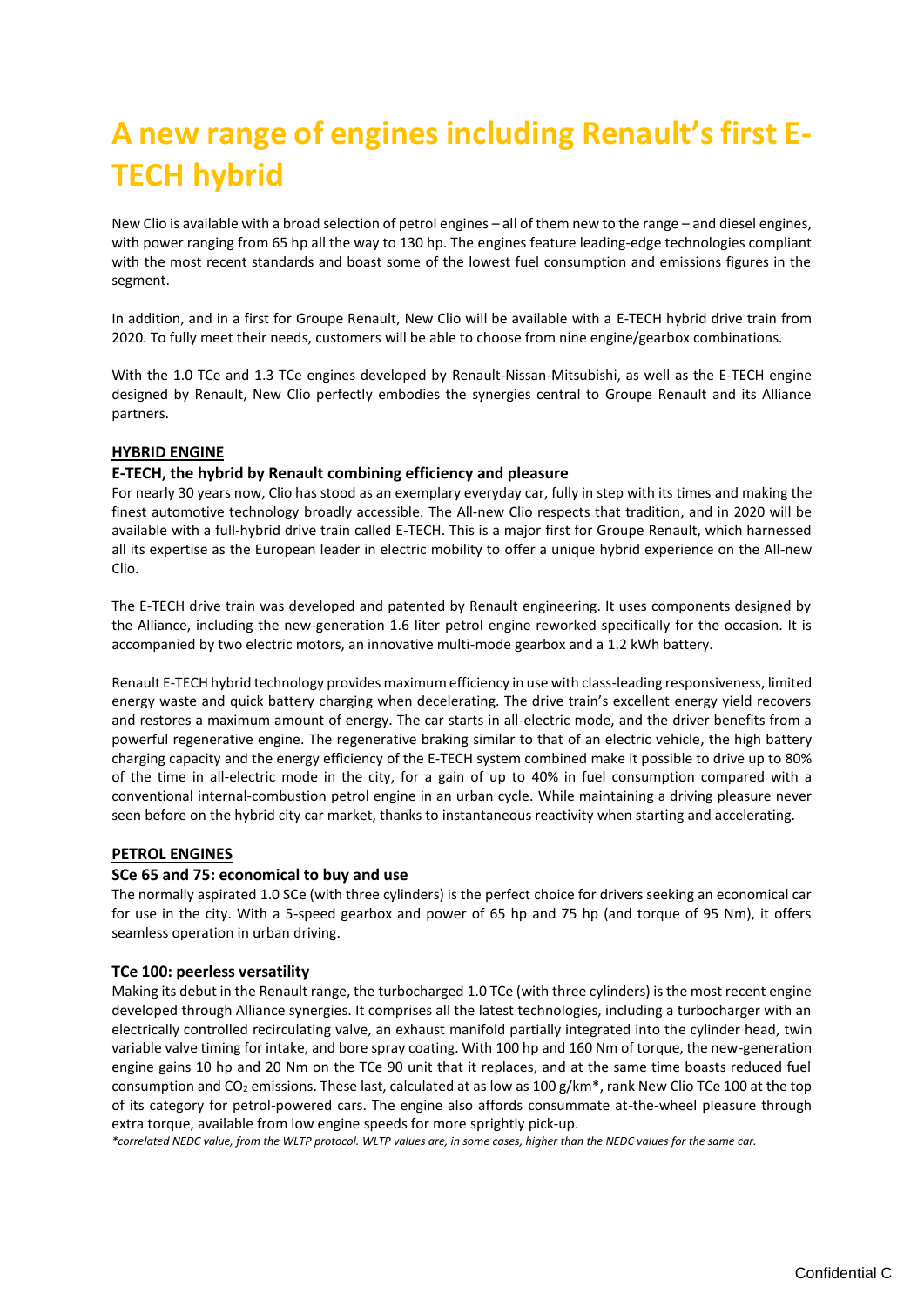The TCe 100 will initially be available in New Clio with a 5-speed manual gearbox. It will subsequently be mated to the latest-generation X-TRONIC automatic gearbox. Adapted to European use, it provides seamless operation in urban driving. It also features the D-STEP function that reproduces the behavior of a multi-gear transmission for varied routes and more emphatic acceleration. The TCe 100 engine will also be available in a dual-fuel LPG version for maximum economy in use and reduced pollutant emissions.

# **TCe 130 GPF: maximum driving pleasure**

The 1.3 TCe GPF engine is making its debut on the All-new Clio after proving itself on Captur, Mégane, Scénic and Kadjar. Available with 130 hp and 240 Nm, it is mated to the 7-speed EDC automatic gearbox and replaces the TCe 120 as the top-of-the-range engine on New Clio. The new-generation unit showcases all the on-road qualities of New Clio, for a more invigorating drive in all situations. The dual-clutch EDC transmission makes driving more seamless and pleasant while also reducing fuel consumption and CO<sub>2</sub> emissions. And for still more pleasure, New Clio TCe 130 GPF EDC will be equipped with steering wheel mounted controls.

# **DIESEL ENGINES**

# **Blue dCi 85 and 115: a latest-generation diesel for greater frugality**

New Clio is also available with a diesel engine in the shape of the 1.5 Blue dCi, adapted for intensive use and company fleets. This powerplant has been upgraded to comply with new pollution control standards with the introduction of a selective catalytic reduction (SCR) system considered as the most effective nitrogen oxide (NOx) post-treatment solution. Two versions are available: 85 hp / 220 Nm for economical driving and 115 hp / 260 Nm for more athletic performance. With a manual 6-speed gearbox that reduces engine speed beyond 110 km/h, and thanks to its class-leading aerodynamics, New Clio Blue dCi is particularly efficient out on the open road and highways.

# **CMF-B: a new modular platform for the All-new Clio**

The All-new Renault Clio is the first model to be built on the new CMF-B modular platform making its debut at the Alliance. Developed starting in 2014 at the Technocentre in Guyancourt, it comprises 85% new parts compared with the platform of previous-generation Clio.

The new CMF-B platform brings the All-new Clio a host of advantages. It has a lighter architecture than the previous platform, having shed some 50 kg, notably in the body, axles and hood. It also boasts underbody fairing that improves aerodynamics by 20 thousandths of Cd. These two upgrades reduce fuel consumption and CO<sub>2</sub> emissions. New Clio also features improved acoustic comfort, particularly thanks to the engine compartment soundproofing. Sound levels are some 1.5 to 2 dB lower between 0 and 130 km/h.

For the very best safety levels, the All-new Clio's CMF-B platform has been entirely redesigned in terms of the body structure, side members and front body panel, notably through the use of high elastic limit steel and structural adhesive to improve fit between steel plates. These improvements bring occupants top-level safety. Safety is also reinforced by the innovative equipment on the All-new Clio made possible by the new architecture of the CMF-B platform, including an adaptive driver airbag, high-volume curtain airbags, safety belt pretensioners with load limiters, and Isofix attachments compliant with the new iSize standard.

With the new electric and electronic architecture of the CMF-B platform, The All-new Clio is available with the most extensive range of equipment and advanced driver assistance systems in the segment, from a front camera and radar, available on all versions, to the Highway & Traffic Jam Companion (Level 2 autonomy). The new platform was also designed with a view to the electrification of vehicles and thus the launch of the All-new Clio with the E-TECH hybrid drive train.

The arrival of the new platform in the Renault range is an integral part of the major objectives in the "Drive the Future" and "Alliance 2022" strategic plans. By 2022, 70% of Alliance vehicles and 80% of Groupe Renault vehicles will be produced on shared CMF platforms (CMF being short for Common Module Family).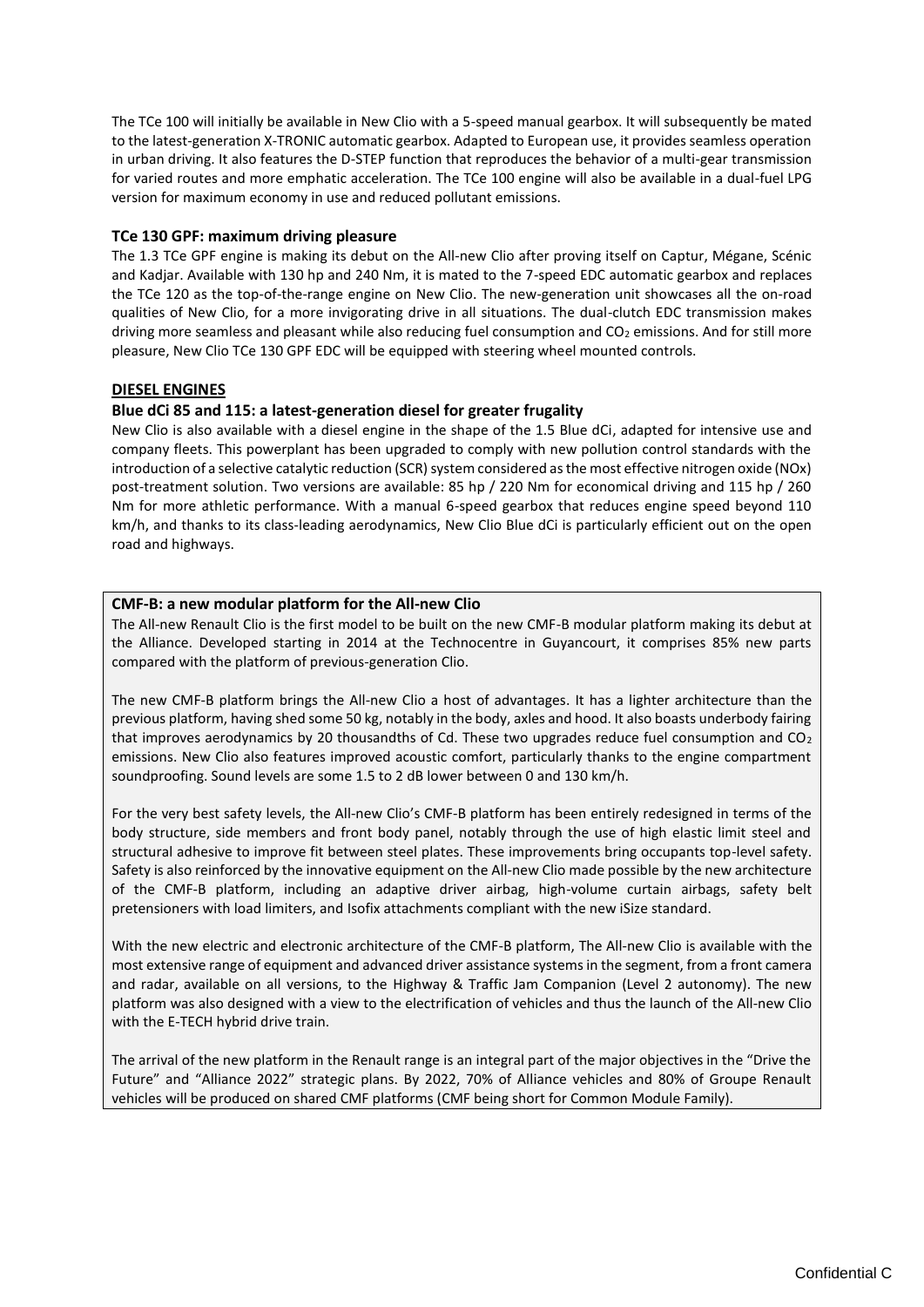# <span id="page-8-0"></span>**Renault EASY DRIVE: the most complete driver assistance systems in the market**

The All-new Clio boasts the most comprehensive range of driver assistance systems in its segment, the aim being to simplify driving, boost safety and bring motorists greater peace of mind. The systems are divided into three families: Driving, Parking (grouped under the Renault EASY DRIVE label) and Safety.

The new features on The All-new Clio include a 360° camera and active emergency braking with the detection of cyclists and pedestrians, which are both firsts in the Renault range. The highlight is the Highway & Traffic Jam Companion, unique to the versatile city car segment. This advanced driver assistance system constitutes a first step towards autonomous vehicles.

As part of its objective to make autonomous technologies broadly affordable, Groupe Renault will market 15 vehicles equipped with such technologies by the end of its "Drive the Future" strategic plan. New Clio is the first vehicle to do so.

# **DRIVING**

# **HIGHWAY & TRAFFIC JAM COMPANION**

The Highway & Traffic Jam Companion combines adaptive cruise control (with Stop & Go) and lane centering assistance. Active from 0 to 160 km/h, the system functions on vehicles equipped with an EDC automatic gearbox. It controls the speed of the vehicle and maintains safety distances with vehicles ahead while keeping the vehicle centered in its lane. Particularly useful in dense traffic, the driver assistance system stops and starts The All-new Clio automatically within three seconds failing input from the driver.

The system operates via a front-end camera and radar on roads where lane markings (continuous or dotted) are correctly visible and with vehicles in view. On roads with no lane markings, the system activates the adaptive cruise control only. When no vehicles are in view ahead, the lane centering system remains operational (from speeds of 60 km/h) as does the cruise control.

The Highway & Traffic Jam Companion is a Level 2 autonomy system that significantly improves driving comfort. Drivers nevertheless need to keep their hands on the wheel and their eyes on the road. The system emits an alert if it detects that the driver's hands are not on the wheel after 13 seconds. After two further alerts, it deactivates automatically after 48 seconds.

The Highway & Traffic Jam Companion will be available on the All-new Clio TCe 130 GPF EDC starting in late 2019.

# **ADAPTIVE CRUISE CONTROL (with Stop & Go)**

The adaptive cruise control (ACC) system is being launched on the Clio range on EDC automatic versions. Available from 0 to 170 km/h, the function automatically maintains a minimum safety distance relative to the vehicle ahead. This distance – or more precisely, the time distance – can be adjusted by the driver (from 2.4 second to 1.2 seconds, and by default 2 seconds). If there is no vehicle ahead, the system works like a regular cruise control, maintaining the selected speed, including in descents.

The ACC is available on the All-new Clio TCe 130 GPF EDC with a Stop & Go function. In traffic jams, where the driver has to bring the car to a complete halt, the system can stop the vehicle in complete safety and start it up again after three seconds when the traffic starts to move. Beyond three seconds, the system requires driver input to start up again. After 30 seconds of inactivity, the system automatically deactivates.

# **CRUISE CONTROL WITH SPEED LIMITER**

The cruise control/speed limiter system is available across the entire New Clio range.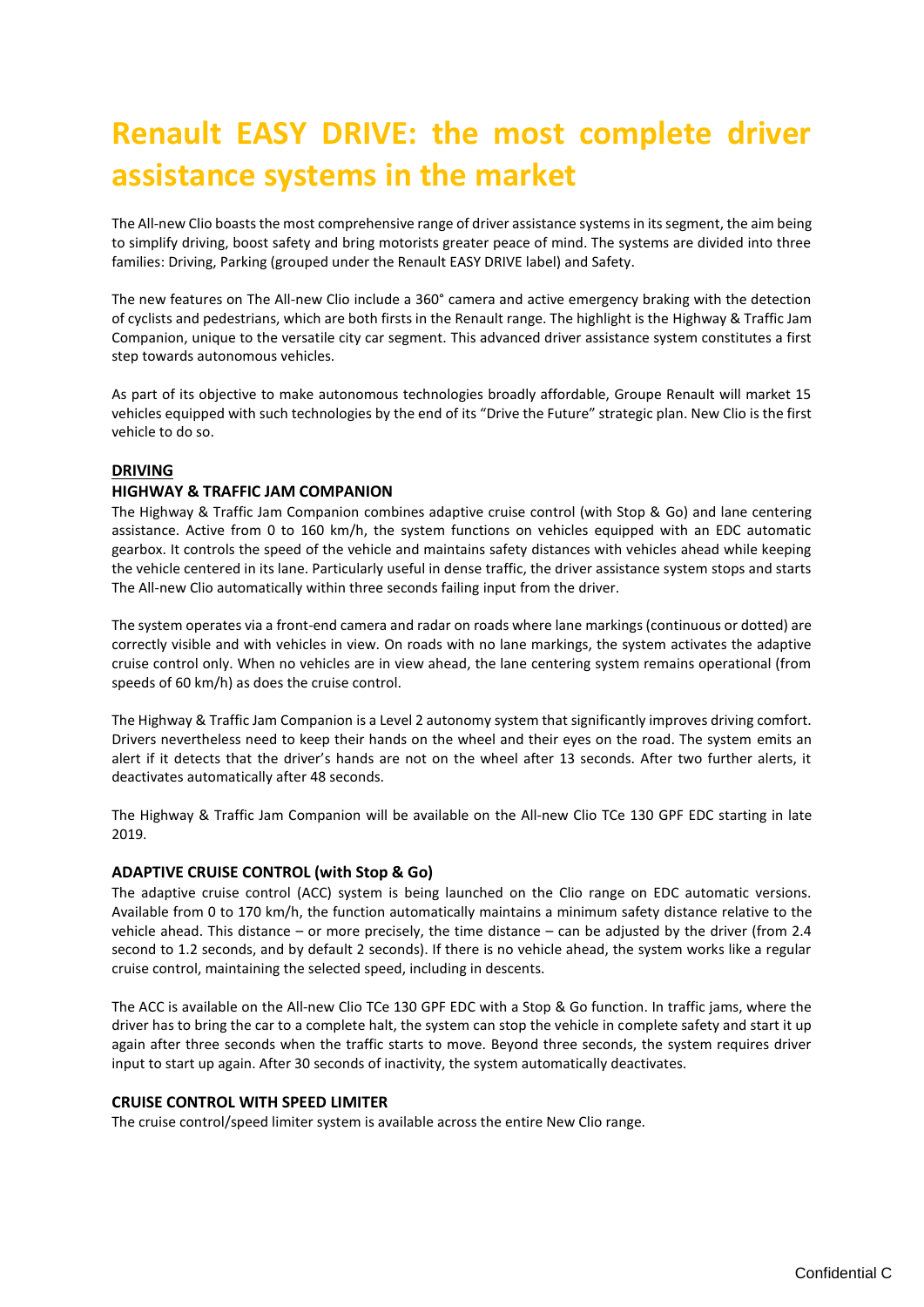# **AUTOMATIC HIGH LOW BEAM**

Using the front-end camera, the low/high beam selector automatically switches from high to low beams according to external light levels and traffic, facilitating driving at night, including in extremely low light situations.

### **SAFETY**

### **ACTIVE EMERGENCY BRAKE**

New to the Renault range, active emergency braking with cyclist and pedestrian detection maximizes safety by alerting drivers of dangerous situations and may activate the brakes in the absence of driver input. It is fitted on the All-new Clio as standard and works day and night.

#### **BLIND SPOT WARNING**

Available on numerous vehicles in the Renault range, the blind spot warning system has been further upgraded for its debut on the All-new Clio. Using radars rather than simple sensors, it better interprets the distance and speed of vehicles located in the driver's blind spot.

# **TRAFFIC SIGN RECOGNITION WITH SPEED ALERT**

Equipped on the entire The All-new Clio range, this system uses the front-end camera to automatically alert drivers of speed limits and recommend them to adjust their speed.

On models equipped with navigation systems, The All-new Clio combines road sign information and GPS data for even greater precision.

#### **LANE DEPARTURE WARNING SYSTEM AND LANE KEEPING ASSIST**

This system operates on road journeys from speeds of 60 km/h. It warns drivers and corrects the trajectory of the vehicle if it is about to cross a line without the prior activation of the indicator. This technology, generally found on higher-end vehicles, is available as standard on New Clio. It reduces risks in particular on long highway trips, where lane switches are one of the main causes of accidents.

# **PARKING**

#### **360 CAMERA**

The All-new Clio is the first Renault model to be equipped with the 360° camera already well known at the Alliance. The four constituent cameras provide a view from above the vehicle, displaying in a single image the obstacles located around the vehicle. The system is ideal for parking maneuvers or for driving in narrow spaces without risking vehicle damage. Extremely easy to use, the 360° camera activates automatically when shifting into reverse and is accessible directly via the "piano key" controls below the multimedia screen. The system displays two images on the screen: the front or rear view according to the gear selected, and, in addition, a choice between the 360° view or a close-up from the passenger-side camera.

#### **FRONT, REAR AND SIDE PARK ASSIST**

Twelve ultrasound sensors assist the driver during parking maneuvers by indicating the presence of obstacles or objects.

#### **REAR VIEW CAMERA**

Already fitted on the previous generation, the reversing camera remains available on the All-new Clio, simplifying maneuvers and parking-space exits in rear gear.

#### **EASY PARK ASSIST**

Providing assistance for parallel, perpendicular and oblique parking, Easy Park Assist has been upgraded to make all maneuvers easier, both for entering and exiting parking spaces. When parking, all the sensors manage the steering, while the driver simply works the pedals and the gearbox.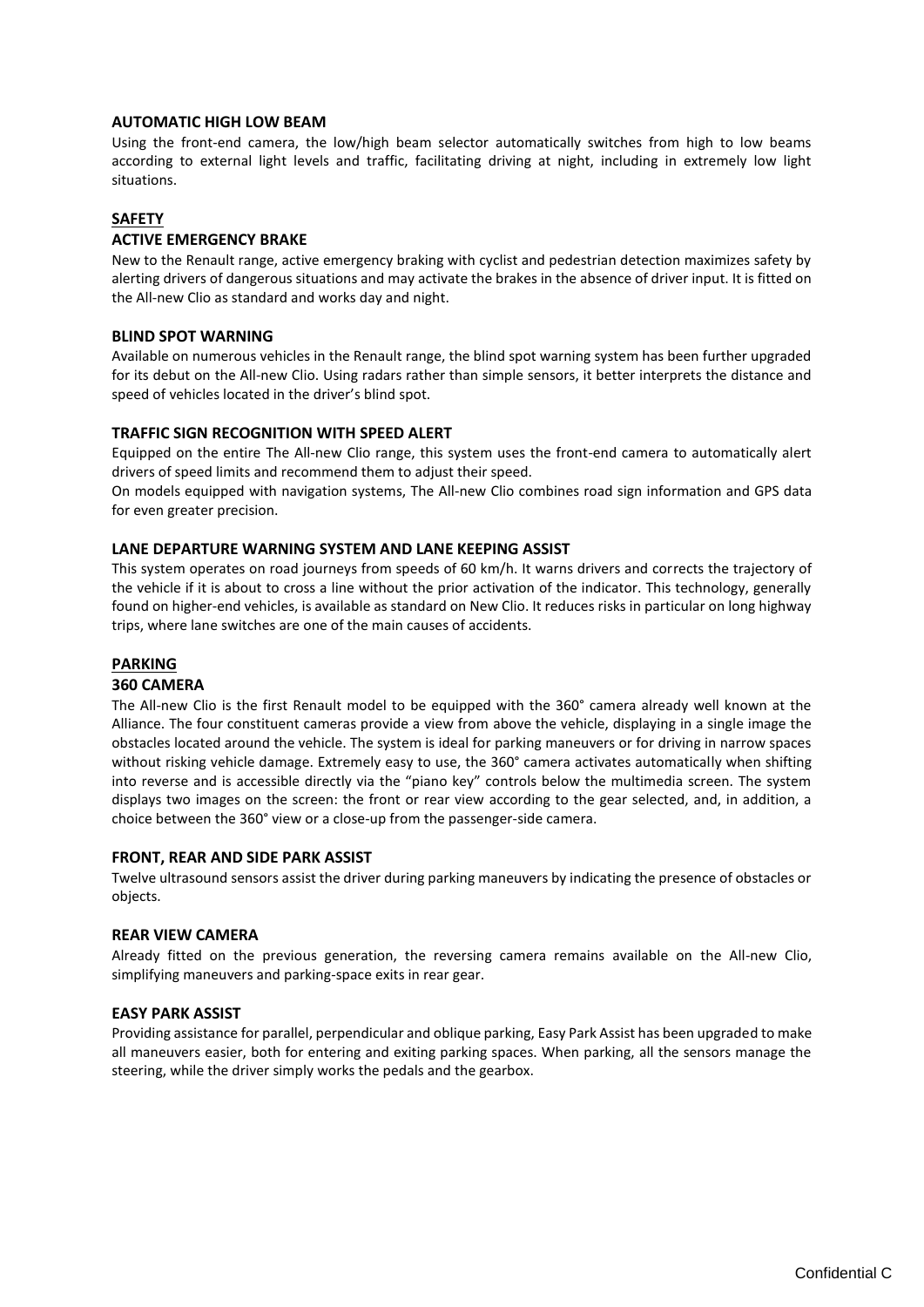# <span id="page-10-0"></span>**Renault EASY CONNECT: an enhanced offering and a new connected multimedia system**

Groupe Renault is pursuing its strategy on equipping all of its vehicles with connectivity and the corresponding services. The all-new Clio is thus fitted with an enhanced version of Renault EASY CONNECT. It is equipped with the all-new Renault EASY LINK multimedia system supplemented by the MY Renault app. Grouping a number of connected services, platforms and apps, the system simplifies new connected mobility usages both inside and outside the vehicle, with remote vehicle management, more precise and more easily configurable routes, and the in-car integration of the connected worlds of the driver and passengers.

Through this new ecosystem, Renault EASY CONNECT adapts to each user and will be gradually enhanced with new services on all the multimedia equipment on which it is rolled out.

# **Renault EASY LINK: an all-new multimedia platform**

The Renault EASY LINK multimedia platform is available in three versions on the All-new Clio, all of them compatible with Android Auto<sup>™</sup> and Apple CarPlay:

- A 7-inch screen

- A 7-inch screen with built-in navigation
- A 9.3-inch screen with built-in navigation

The platform features an all-new interface that is more user-friendly and functional, inspired by smartphone design and usage. Users can customize some screens using widgets to directly access their favorite functions.

#### Renault EASY LINK is based on four main features:

- A 4G connected platform used to directly integrate connected services, including an automatic emergency call in the event of an accident, available on all versions of the All-new Clio.

- A constantly updated platform (automatic updates), navigation integrating real-time information on traffic and danger areas provided by TomTom, as well as new functions such as Google Places.

- Simplified use, thanks to a customizable and more intuitive interface (address searches on a single line as with smartphones, direct links always visible for browsing the main functions, shortcuts under the screen, etc.), the integration of 3D navigation, and the largest screen in the segment (9.3 inches, or twice the surface area of a 7 inch screen).

- An ecosystem of familiar services that are updated and continually enhanced by our partners including Google, TomTom and Coyote.

# **MY Renault: the world at your fingertips**

The MY Renault app has been updated to bring motorists even more services and keep their vehicle within hand's reach. It can be used to better prepare routes and continues to guide users after they get out of their car and directs them back to it. It can also be used to lock the vehicle or remote activate the horn and headlights. Lastly, it provides optimized maintenance management through the monitoring of contracts and the general condition of the car, by way of reminders, and, depending on the country, enables motorists to directly make appointments with dealerships.

Complete information can be found on the [easyconnect.renault.com,](https://easyconnect.renault.com/) website, including support, a store, an online community and numerous tutorials and FAQs about your vehicle.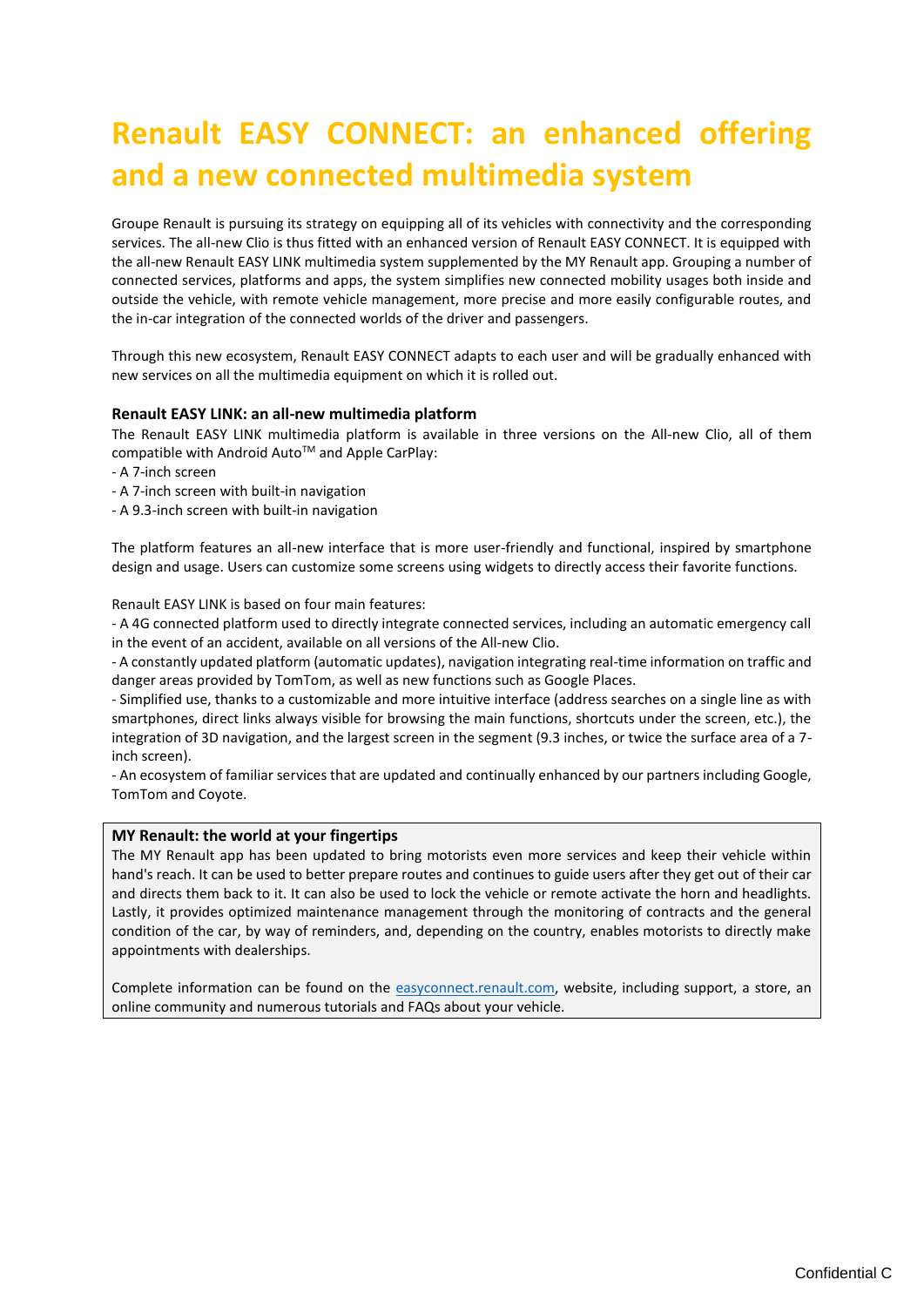# <span id="page-11-0"></span>**A new in-car experience with MULTI-SENSE and a premium BOSE audio system**

New Clio pulls off a tough challenge. It is 12 millimeters shorter than the previous generation but is more spacious inside, setting new records on available volume in its category with a 391-liter trunk and 26 liters of storage spaces.

For the best possible in-car experience, the All-new Clio stands apart through its "Smart Cockpit" bringing motorists a more immersive drive and peerless comfort and well-being. Clio is available for the first time with MULTI-SENSE settings, already featuring on vehicles in higher segments, including Mégane, Talisman and Espace. The All-new Clio is also equipped with the BOSE premium audio system, introduced on the previous generation but now entirely renewed, for an even richer sound experience.

# **MULTI-SENSE: a customized Clio experience**

Clio is now available with Renault MULTI-SENSE technology for a customized driving experience. Acting on the engine mapping, steering, light ambiance and the configuration of the digital screen that replaces the dials, drivers can use MULTI-SENSE to customize their car according to their mood, benefiting from several vehicles in one.

Three modes are available:

- $-$  Eco, to reduce fuel consumption and  $CO<sub>2</sub>$  emissions
- Sport, for more driving pleasure, agility and responsiveness
- MySense (the default mode), to customize the experience.

Drivers can customize the light ambiance with eight colors (White, Blue, Electric Blue, Yellow, Orange, Red, Green and Purple), each one illustrating the mode of their choice.

The MULTI-SENSE system is easy to use via the interface of the new Renault EASY LINK multimedia system or a special "piano key" button below the central screen. One touch suffices to open the MULTI-SENSE window and change the settings.

Depending on the mode selected, the digital 7-inch and 10-inch screens on New Clio's dashboard propose a widget that can be customized by the driver, for example to display fuel consumption in Regular mode or power and torque potentiometers in Sport mode.

#### **BOSE: premium sound and all-new technology**

As a Renault partner for more than 10 years, Bose has taken its premium sound to the next level with its audio system for the All-new Clio. The Bose system has been fully redesigned with upgraded speakers and components, along with new tuning, to deliver a clearer, more impactful listening experience in every seat – without taking up any valuable trunk space.

The Bose system includes two additional tweeters in the rear door panels that weren't available in the previousgeneration Clio, as well as a compact and totally new externally-ducted subwoofer – the Fresh Air SpeakerTM\* (FAS) – used as a world premiere in a Renault vehicle. FAS enables deep and powerful low-frequency sound reproduction without requiring a larger, more conventional subwoofer enclosure. FAS is integrated into the rear left lateral trim and does not impact any trunk volume, allowing the All-new Clio to offer 391 liters of space – the largest in its category.

In addition, occupants of the All-new Clio can now choose their preferred sound setting to match their music preferences by selecting either a forward-focused and neutral, studio-like sound, or a more immersive and lush, surround-like sound. Users can select their preferred listening mode on the audio settings screen. And to preserve the listening experience, the Bose system is equipped with "Dynamic Speed Compensation", which automatically adjusts the volume and tone of music based on vehicle speed, reducing the need for drivers to make adjustments on the road.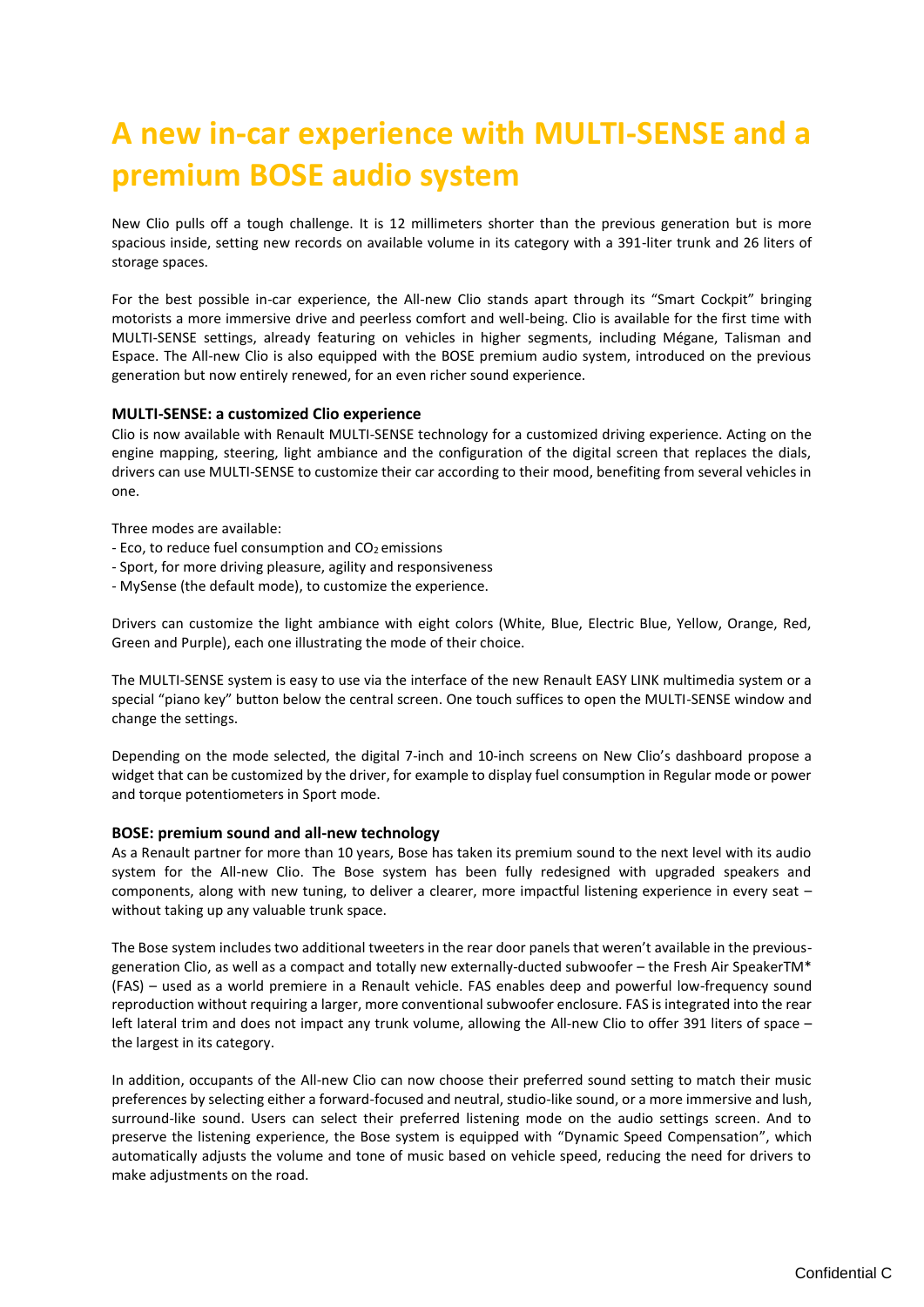\*Fresh Air SpeakerTM technology is licensed exclusively by Bose from Blueprint Acoustics PTY Ltd..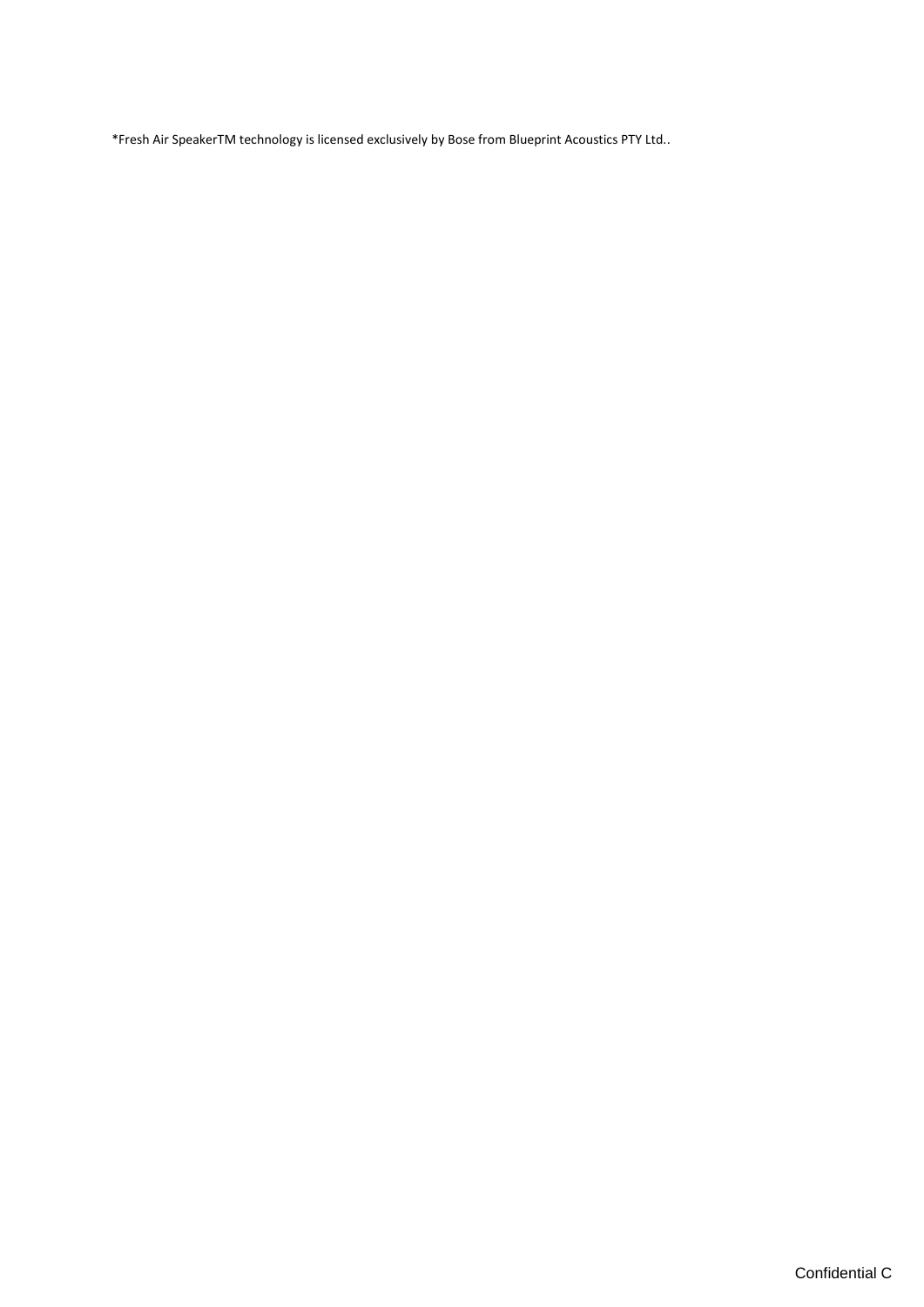# <span id="page-13-0"></span>**Technical features All-new Renault CLIO**

Length 4050 mm Width 1798 mm Height 1440 mm Wheelbase 2583 mm Minimum weight 1042 kg Trunk volume 391 l

### Wheels :

15'' (185/65 R15 88H) 16'' (195/55 R16 87H) 17'' (205/45 R17 88H)

#### Engines

SCe 65 or 75 / MT5 TCe 100 / MT5 or X-TRONIC TCe 130 / EDC7 Blue dCi 85 or 115 / MT6 E-TECH hybrid